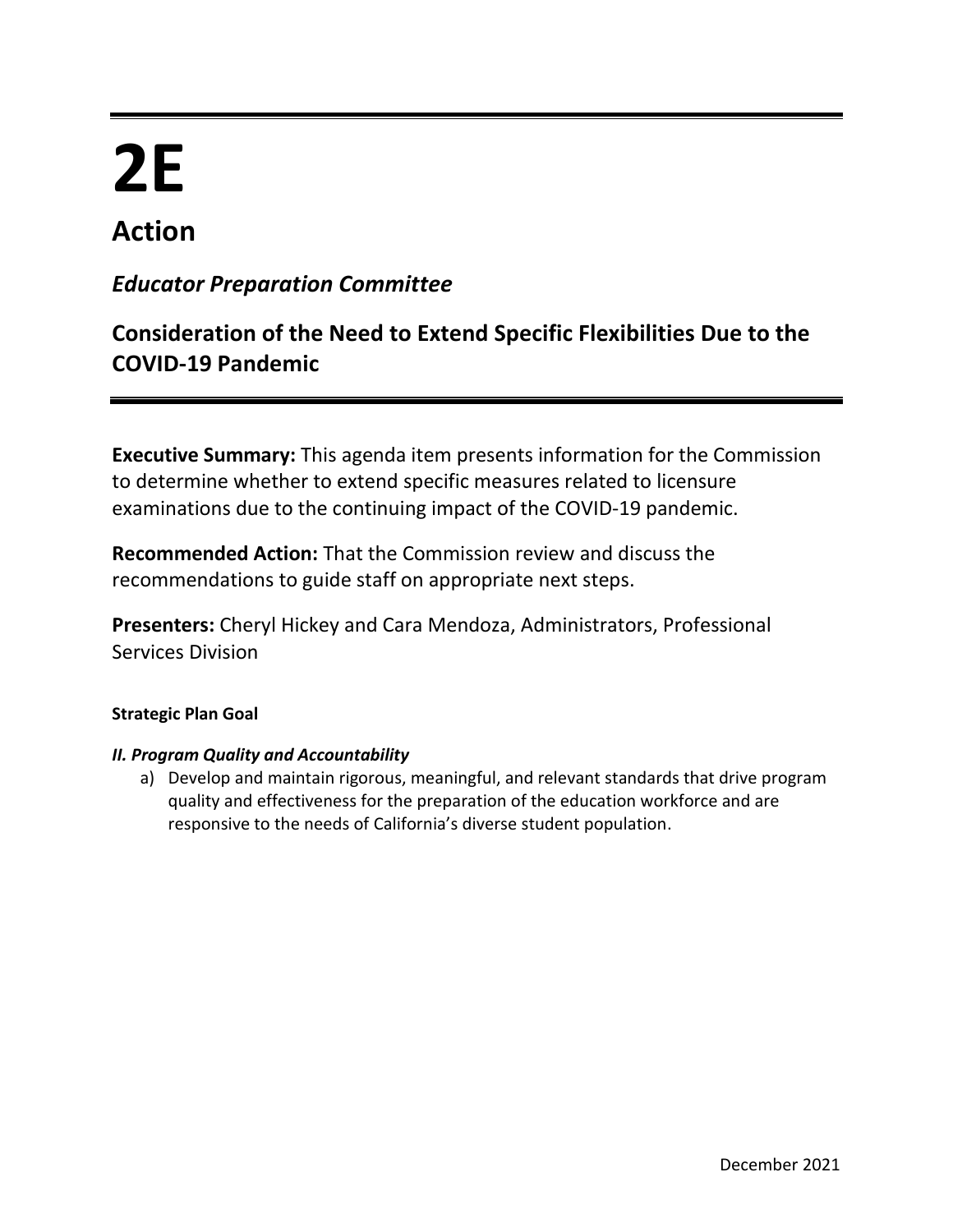# **Consideration of the Need to Extend Specific Flexibilities Due to the COVID-19 Pandemic**

### **Introduction**

This agenda item provides information about the current state of the COVID-19 pandemic and its impact on the ability of candidates to complete required assessments and asks the Commission to determine whether to extend specific flexibilities from December 31, 2021, to June 30, 2022.

#### **Background**

Commission staff continues to work closely with the field to monitor the impact of COVID-19 on the pipeline of professional educators in California schools. Previous agenda items have described the quickly changing challenges resulting from this pandemic that have made it difficult for candidates to fulfill credential requirements, such as clinical practice hours and assessment requirements. A series of temporary flexibilities have been afforded to educator preparation programs and their candidates since March 2020 to ensure that prospective educators can continue to progress in their preparation programs and achieve their licensure goals, and to avoid exacerbating the state's teacher shortage. Some of these flexibilities represent actions taken by and under the purview of the Commission, while others were the result of legislative and/or gubernatorial action. Tables with some of the current flexibilities are included a[s Appendix](#page-10-0) A.

# **Flexibility Provisions in California State Budget (Chap. 44, Stats. 2021)**

AB 130 (Chap. 44, Stats. 2021) contained several provisions of educator preparation flexibilities for candidates and credential holders. In particular, the law addressed the following:

- **Teaching Performance Assessment (TPA) –** AB 130 deferred the requirement to complete the TPA prior to earning a Preliminary Credential if the candidate is unable to complete it during the 2021-22 school year (by August 31, 2022). The law specifies four conditions that must be met in order for a deferral to be allowed for a particular candidate (see below). Candidates that are able to take advantage of this flexibility must complete the requirement prior to earning a Clear Credential.
- **California Administrator Performance Assessment (CalAPA) –** AB 130 deferred the requirement for a candidate to complete the APA prior to earning a Preliminary Administrative Services Credential if the candidate is unable to complete it during the 2021-22 school year (by August 31, 2022). The law specifies four conditions that must be met in order for a deferral to be allowed for a particular candidate (see below). Candidates that are able to take advantage of this flexibility must complete the requirement prior to earning a Clear Credential.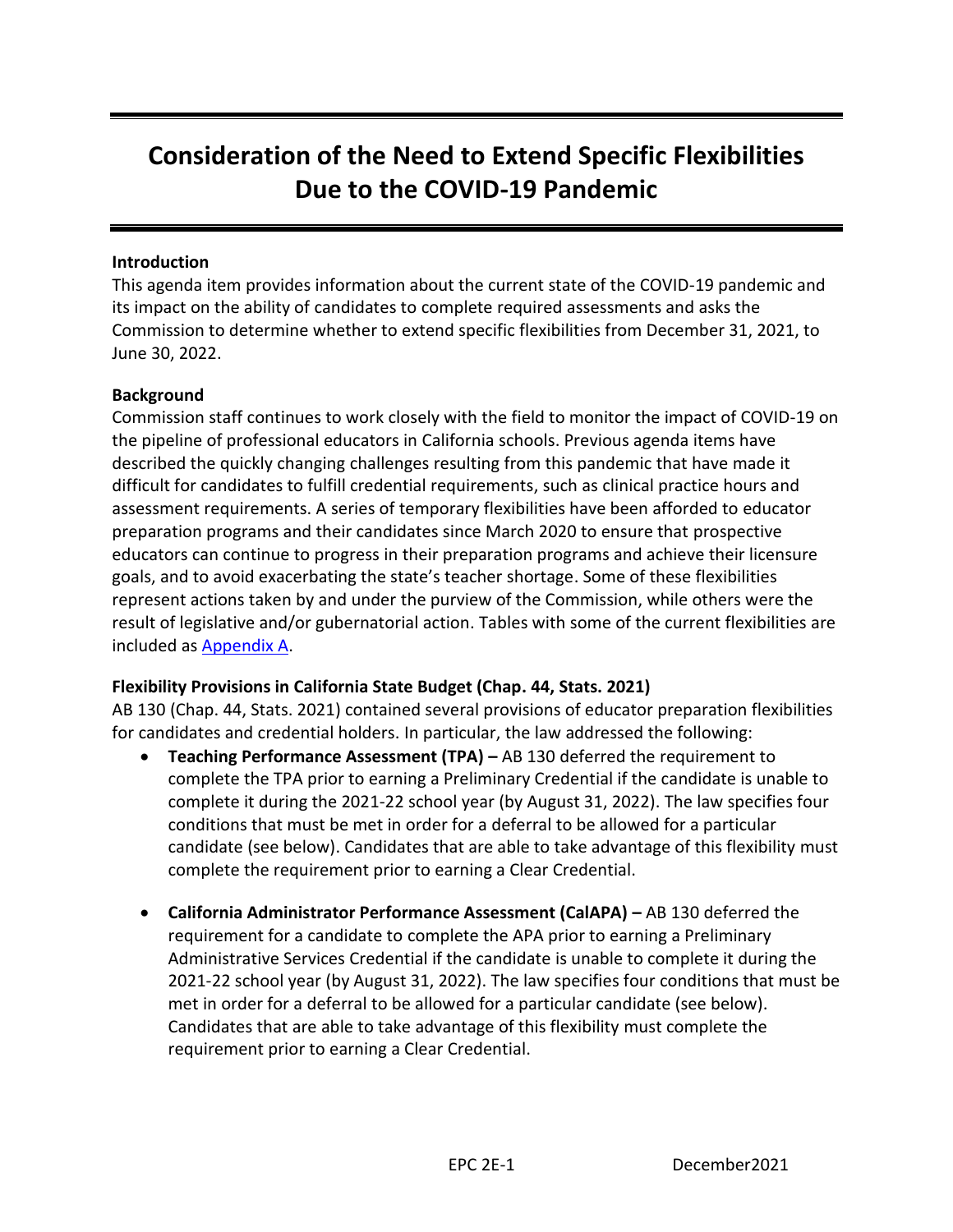The four conditions that must all be met in order for a candidate to be eligible for a performance assessment deferral are as follows:

- 1) The candidate was placed or employed at a local education agency impacted by school site closures related to COVID-19;
- 2) The candidate was in the process of completing the TPA or APA at the time of the school closure;
- 3) The candidate was unable to complete the performance assessment due solely to school closures; and,
- 4) The candidate successfully completed all other preliminary credential requirements.
- **Reading Instruction Competence Assessment (RICA) –** AB 130 extended the flexibility deferring the requirement to complete the RICA prior to earning a Preliminary Credential if the candidate is unable to complete it between March 19, 2020, and December 31, 2021, due to testing center closures related to COVID-19. Candidates must complete the requirement prior to earning a Clear Credential. Further, AB 130 provided the Commission with the authority to extend the deferral of this requirement to a date no later than June 30, 2022, if it determines that credential candidates are unable to complete a reading instruction competence assessment due to testing center closures or capacity issues related to COVID-19.
- **California Basic Educational Skills Test (CBEST) –** AB 130 extended the flexibility deferring the requirement to complete the basic skills proficiency test (CBEST exam) prior to enrollment in a teacher preparation program if the candidate is unable to complete the CBEST between March 19, 2020, and December 31, 2021, due to testing center closures related to COVID-19. Candidates must complete the requirement through any of the allowable options prior to earning a Preliminary Credential. Further, AB 130 provided the Commission with the authority to extend the deferral of this requirement to June 30, 2022, if necessary, due to testing center closures or capacity issues related to COVID-19.
- **California Subject Examination for Teachers (Interns) –** AB 130 extended the flexibility deferring the requirement to complete a subject matter examination (CSET exam) for Interns if the candidate was unable to complete the CSET between March 19, 2020, and December 31, 2021, due to testing center closures related to COVID-19. Candidates must complete the requirement prior to earning a Preliminary Credential. Further, AB 130 provided the Commission with the authority to extend the deferral of this requirement to June 30, 2022, if necessary, due to testing center closures or capacity issues related to COVID-19.

# **Context for Consideration**

The Commission may consider whether the current conditions warrant further extension of the deferrals for RICA, CBEST, and CSET through June 30, 2022. The law explicitly states that the decision must be due to testing center closures or capacity issues related to COVID -19.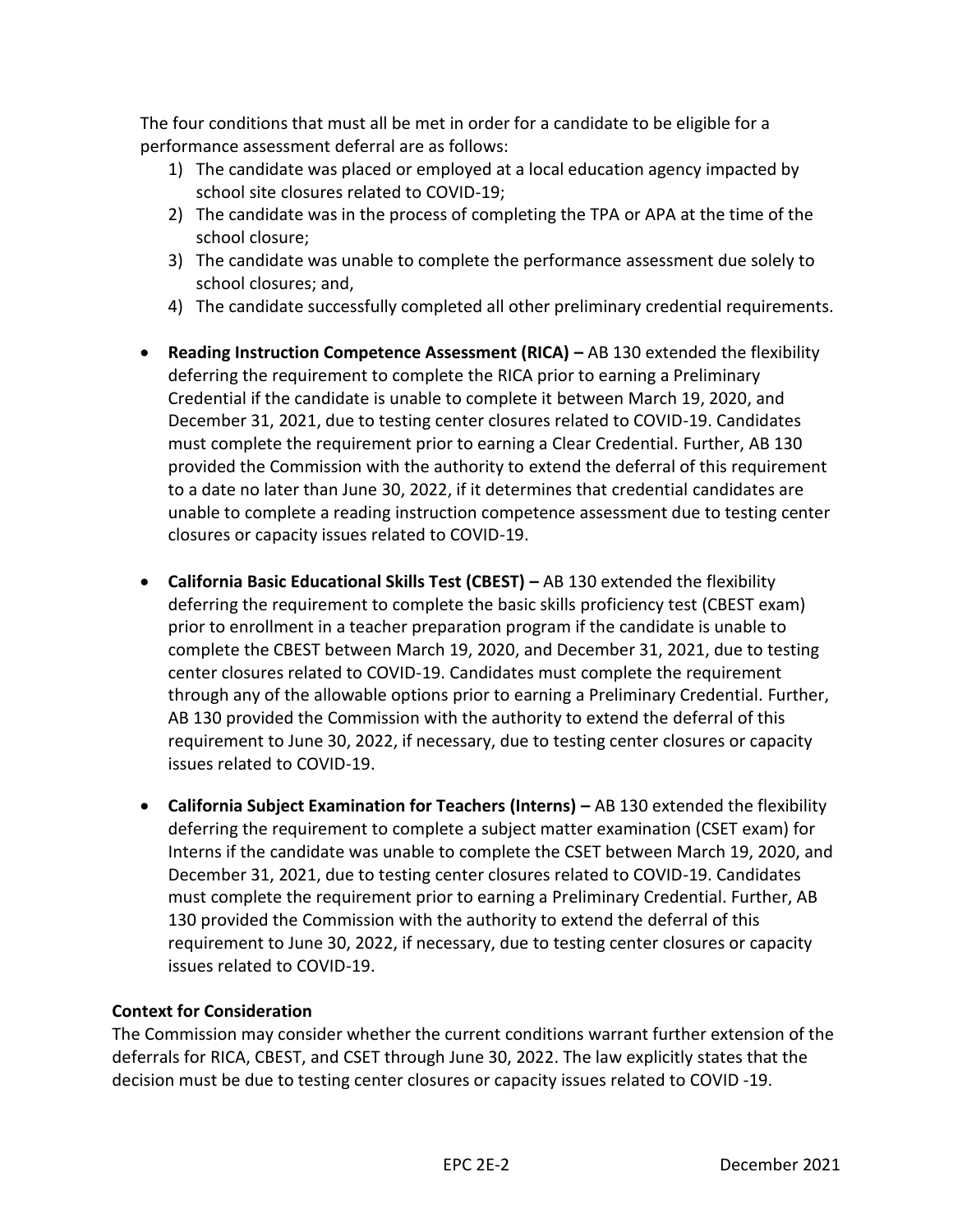Commission staff continue to work closely with the field, in particular with a collaborative work group that includes a broad base of stakeholders to continually assess how COVID-19 is impacting candidates in their ability to complete their intended program and earn their credential. A number of developments have taken place since the stay-at-home order was first put in place in March 2020 when the progress of nearly all candidates was jeopardized by school and testing center closures due to the pandemic. The following information is provided to the Commission for consideration in determining whether to extend the opportunity to defer testing and assessment requirements.

# *Current Status of Availability of Testing Centers and Capacity Issues*

According to the Commission's assessment contractor, Evaluations Systems group of Pearson, of the 130 testing center sites in California, 102 are now open and serving candidates. Twentyeight (28) sites, spread across 12 regions of the state, are not yet open due to COVID-19. According to Evaluation Systems staff, in a review of the 19 regions of the state, all regions except two have multiple time slots available between the drafting of this agenda item and February 2022. The two geographical areas of most concern at the current time are Fresno and Oakland.

Staff contacted Fresno State University to investigate whether candidates were continuing to experience difficulties in signing up for and taking licensure examinations. Fresno State personnel reported that while most of their candidates have been able to register for examinations successfully and that the situation with test center access has improved, candidates are still experiencing limited test center access in the Central Valley, especially with Saturday test administrations. They also reported that some candidates have had to drive 3-6 hours to Sacramento, the Bay Area, or even Los Angeles to take examinations at times where there is both testing center and the candidate's availability. Some candidates who work part time have had to give up a shift, and some interns have had to use substitutes, which are in short supply, in order to take the examination during a school day because that was when testing times were available.

Commission staff has received only a few candidate complaints on this topic in recent months. The members of the collaborative group report that they are hearing far fewer complaints than previously from candidates who are attempting to sign up for exam administrations and that generally, candidates have been able to do so successfully. The representative from Stanford University offered the following insight, and many members of the collaborative work group agreed, "While it seems true that candidates are finding more testing centers open than during the height of the crisis, the availability still seems far from ideal. Our candidates report long wait times for center availability and limited availability in geographically desirable locations. This adds financial and timing challenges and will be especially burdensome for students who may require more than one sitting to pass a particular exam."

# *Expanded Testing Opportunities*

Over the past year, new testing opportunities have been implemented to help expand the availability of examination administrations to candidates. Perhaps the most significant change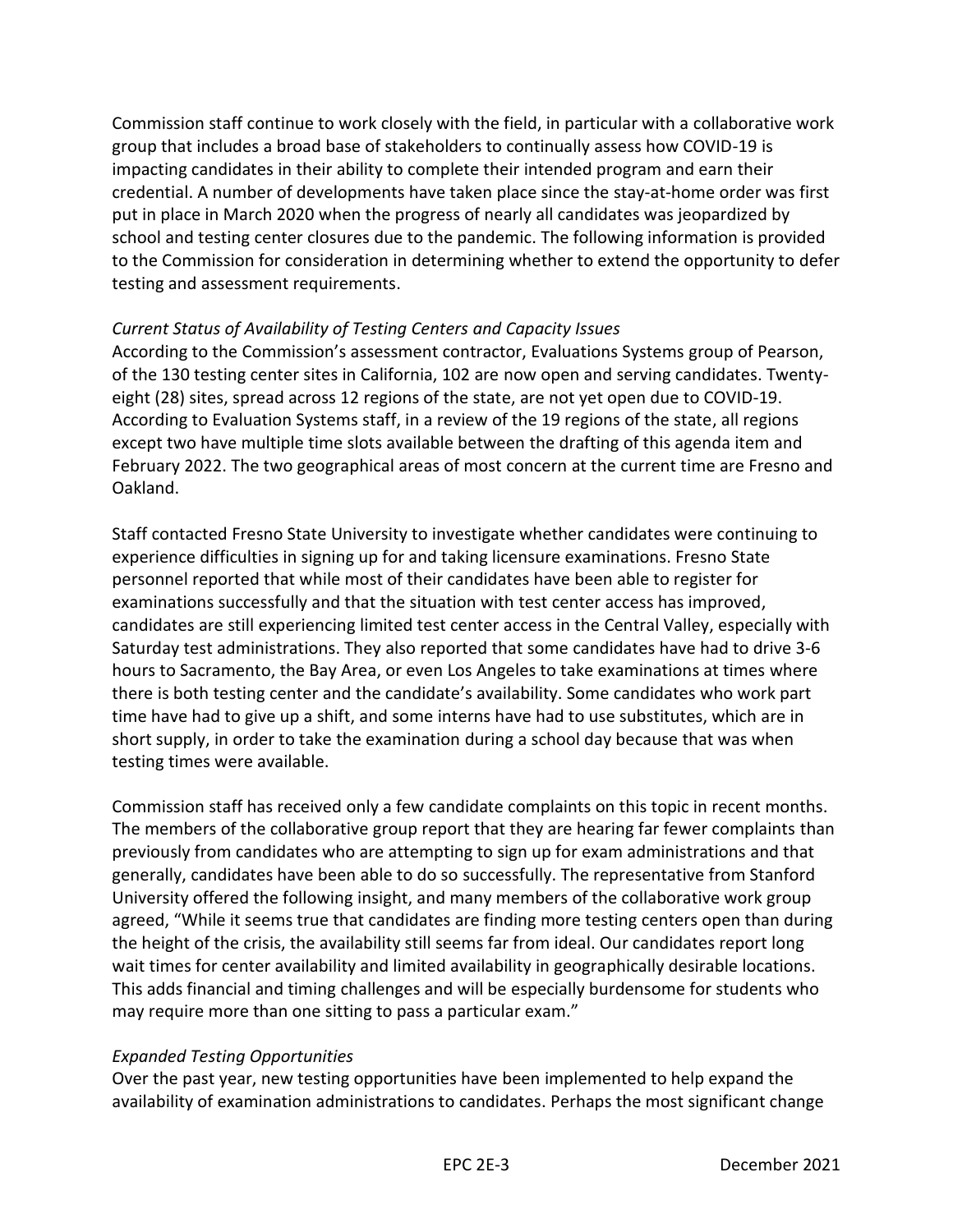in expanding flexibility for candidates is the implementation of online proctoring for some of the examinations. Online proctoring allows candidates to take the examination from their home or work at a day or time convenient for them. Currently, this option is available 24 hours per day for one week each month.

Beginning in April 2021, Evaluation Systems of Pearson began phasing in online proctoring for CBEST, select CSET tests, CTEL, and the RICA Written exams. The following tests are currently available for online proctoring:

- CBEST (all 3 subtests)
- CSET
	- o English (I-IV),
	- o Multiple Subject (Subtest I and III),
	- o Social Science (Subtest I-III)
	- o Writing Skills available since August 23, 2021
	- o World Language (Subtest IV) available since October 18, 2021
	- o Spanish (Subtest V) available since November 15, 2021
- RICA Written available since August 16, 2021

CTEL was added in August 2021, and since then there have been two online proctoring periods (August and November 2021)

Exams that will be available for online proctoring soon are as follows:

- CSET
	- o Physical Education (Subtest II), 12/13/2022
	- o Spanish (Subtest I and II), 1/10/2022
	- o Health Science (Subtest I, II, and II), 4/4/2022

As indicated above, some of these exams have only recently been available through an online proctoring option. Knowledge of these new options may still be reaching the field and candidates. However, data from the initial rollout of the online proctoring suggests that this new approach has been highly successful thus far in allowing candidates more opportunities to take and pass examinations at times and places that are convenient to them. It is important to note for the purpose of this item that the CSET examination is not available for all examinations. In some cases, it is because the examination has not yet been phased in. In other cases, such as mathematics, the test requirements include the use of certain equipment or other criteria that are not currently allowed for an online proctoring option. Options for the future are being explored in these areas.

# *Policy Changes Regarding Basic Skills and Subject Matter*

In addition to reopening of testing centers and new ways for candidates to be able to take the required licensure examinations, new long-term policy changes to both the Basic Skills Requirement and the Subject Matter Competence Requirement were enacted in AB 130 (Chap. 44, Stats. 2021). AB 130 allows candidates to satisfy the Basic Skills Requirement by having taken and passed, with a B or better, coursework from a regionally accredited institution of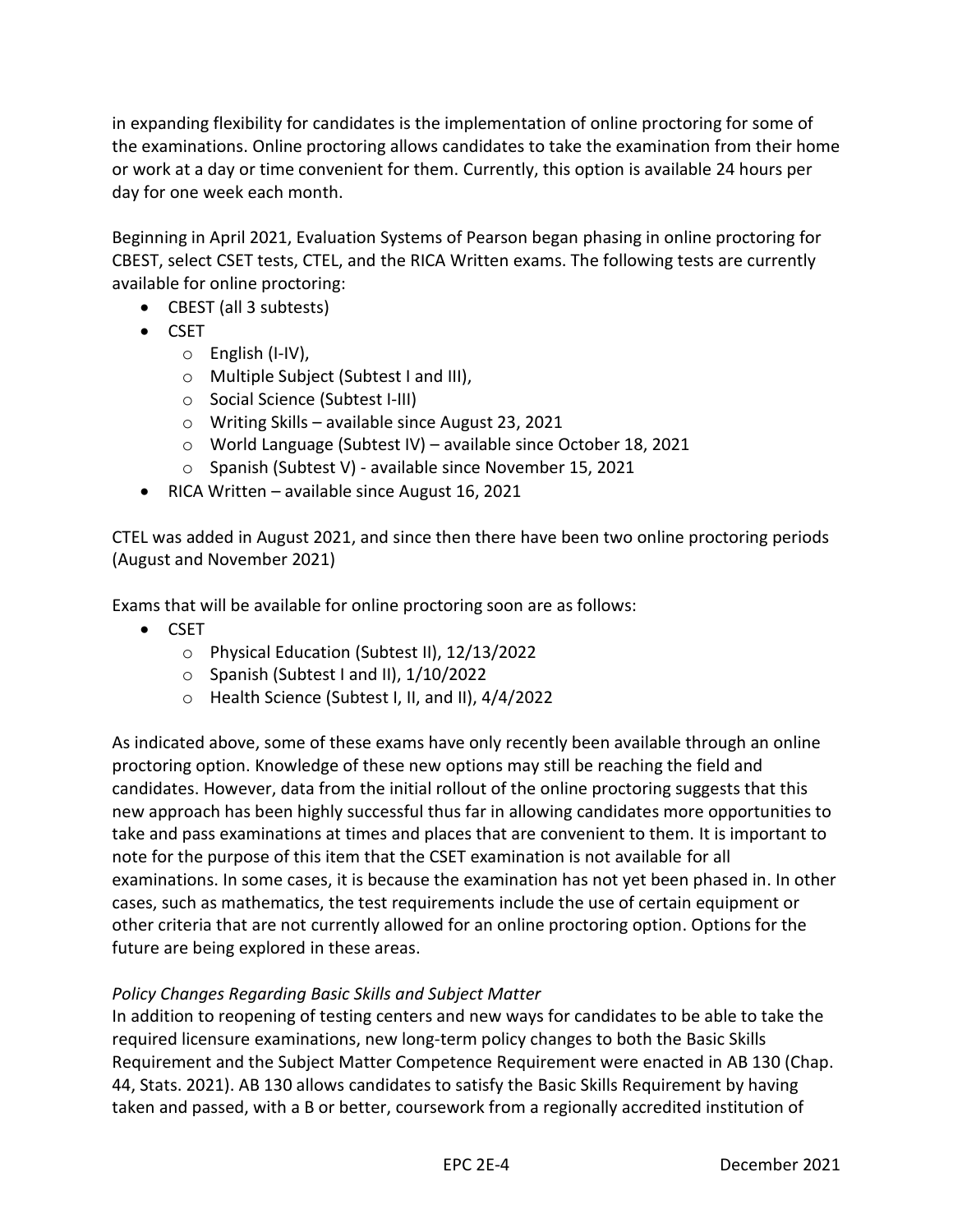higher education in mathematics, reading, and writing. It also allows the Basic Skills Requirement to be met through a combination of applicable courses and qualifying examinations.

AB 130 also expanded options for meeting the Subject Matter Requirement. Three new options include completion of an academic degree major from a regionally accredited institution of higher education that matches the credential area being sought, coursework from a regionally accredited institution of higher education that is aligned to the Subject Matter Requirements (SMRs) for the credential being sought, or a combination of coursework aligned to the SMRs and qualifying examinations.

It is anticipated that these new options for candidates to demonstrate that they meet the Basic Skills Requirement and/or the Subject Matter Requirement will reduce the number of candidates who need to take the examinations. The collaborative work group notes that although these new options will provide new opportunities for many prospective candidates, it is taking institutions time to establish policies and procedures for implementing these new options. This, combined with adding the necessary transcript and coursework review, is resulting in some delays to candidates in knowing what their testing obligations are. These implementation issues are likely to be resolved in the coming months and the delays minimized, but at this time challenges in implementation exist due to the recent nature of the new options.

It is important to note that with respect to non-interns, the Education Code requires that teacher candidates complete the Subject Matter Requirement prior to application for a preliminary credential. The Commission's policy, in the form of program preconditions, requires that teacher candidates complete the Subject Matter Requirement prior to daily, whole class instruction. This precondition has already been suspended by previous Commission action for non-intern candidates in programs for the 2022-23 academic year. No further action is needed at this time with respect to non-intern candidates for the remainder of this academic year. Therefore, the proposed action in this agenda item to extend the deferral of the CSET pursuant to AB 130 would be for interns only.

# **Additional Feedback from the Educator Preparation Community**

Staff have heard concerns from the field about current candidates who began enrollment last academic year who are continuing in their program at this time. Many candidates had placements postponed last year or had to delay taking exams at that time due to the conditions caused by the pandemic. The impact of the pandemic they experienced last year continues to affect their progress this year in that they are now trying to play "catch up" for the delays and barriers they experienced in completing various aspects of their program and requirements.

# **Concern about New Winter Surge**

Although vaccines are readily available and California has allowed booster shots to be available to any Californian who wishes to receive one, there is growing concern about another wave of COVID-19 for the upcoming winter. As of the writing of this agenda item, 17 states have seen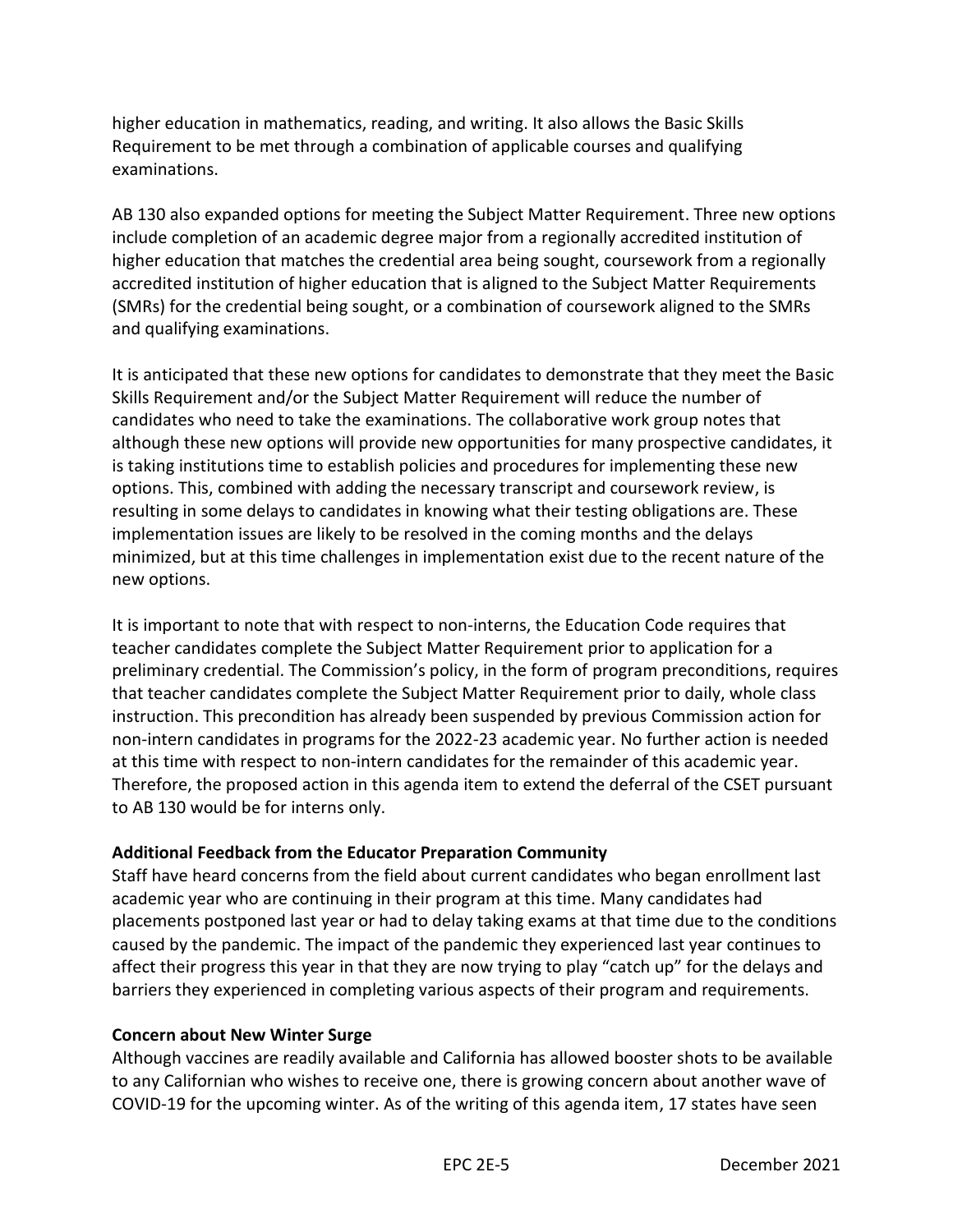recent upticks in COVID cases among their residents. Recent reports indicate that while COVID-19 cases, hospitalizations, and deaths are not anticipated to be in the same disastrous range as last winter, schools, colleges, and individuals may still experience interruptions that may impact candidates' ability to complete all program requirements.

#### **Impact on Induction and Concerns for the Future**

Members of the collaborative group and many members of the educator preparation field in general have serious concerns about the impact of the pandemic on induction programs. Induction programs have had to assume responsibility in providing support for candidates to not only complete their induction experience but also some of their preliminary program requirements such as RICA and a performance assessment. There is widespread concern about the ability of induction programs to sustain this level of support over a long period of time. Concerns also exist around the availability and willingness of veteran teachers to serve as mentors when they themselves are stretched thin, the financial impact on induction programs that have had to find or redirect other resources to support the additional needs of candidates that have been impacted by COVID-19, and the sincere concern about candidates who, for a variety of reasons, are unable to complete these requirements during the two-year period of induction, after which there will be no direct and individualized support for them.

The flexibilities provided thus far by the Governor, the Legislature, and the Commission have allowed candidates to progress toward program completion and enter the workforce during the pandemic. These measures have not only assisted individual candidates, but they have also helped by not contributing to an already significant teacher shortage in California. Efforts will continue to be needed to ensure that those candidates who earned a credential during this time under the flexibilities and are currently in the workforce will be able to complete their requirements as quickly as possible.

While the law is clear that any extension of these examination flexibilities for RICA, CBEST, and CSET needs to be tied to testing center closures and capacity issues, all program personnel seem to agree that the crisis continues. One collaborative group member notes, "Our students continue to be stretched and suffer from long-term emergency circumstances. The level of stress, challenge, burden is a huge barrier to their success, especially our non-traditional students. We should be doing as much as we can to support our students to thrive. Some system flexibility around testing requirements, for those who need it most, seems especially important for equity, access, and inclusion."

#### **Questions for Consideration**

In addition to determining whether to extend the flexibilities around CBEST, CSET, and RICA through June 30, 2022 as allowed for in AB 130, there is a need to ensure that clear guidance is provided to the field around these end dates for these flexibilities as well as for the previous action taken by the Commission to waive the precondition that requires candidates to demonstrate subject matter prior to daily whole class instruction, action taken in [April 2021,](https://www.ctc.ca.gov/docs/default-source/commission/agendas/2021-04/2021-04-4h.pdf?sfvrsn=fc352bb1_2) for the academic year 2021-22.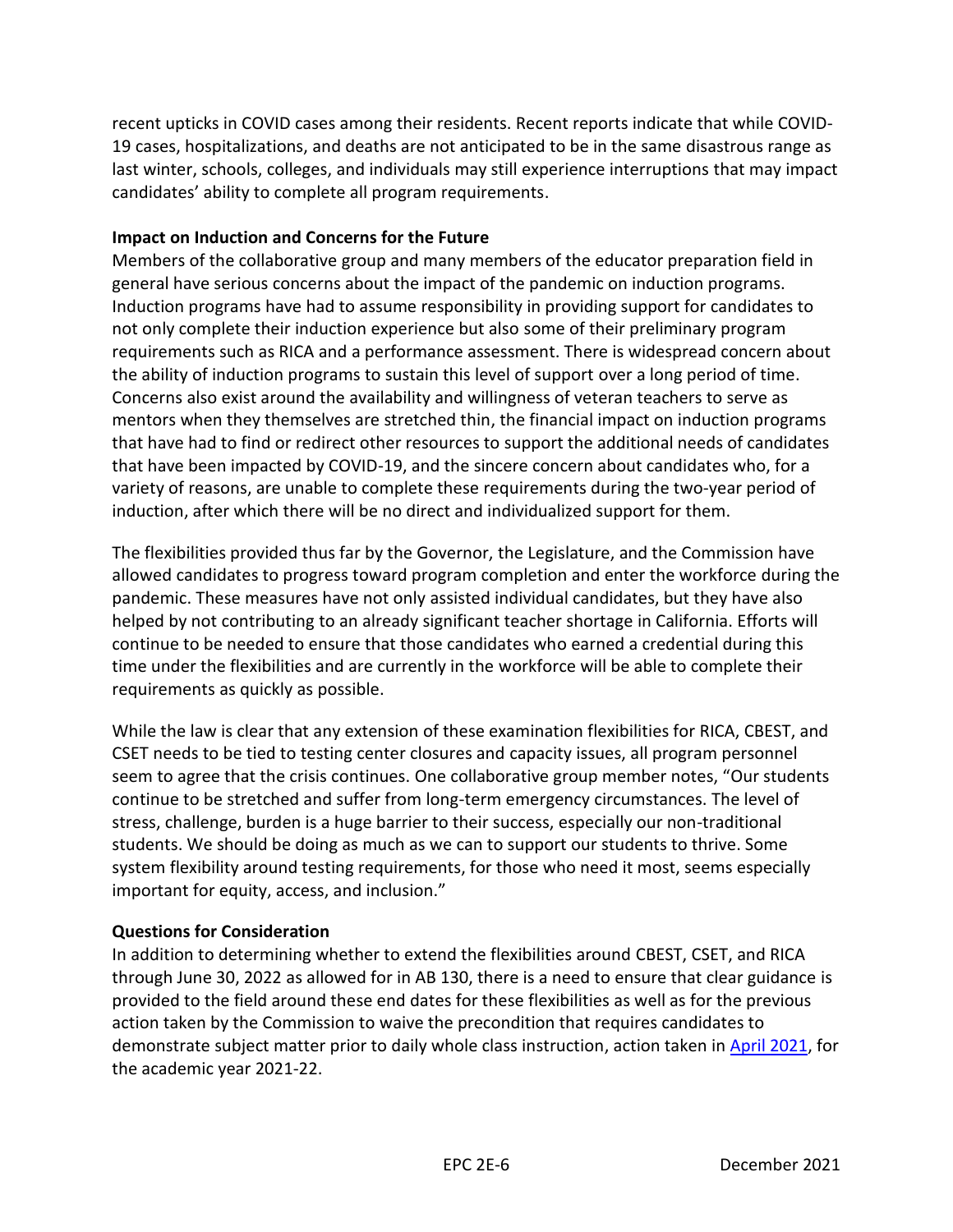Questions for the Commission's consideration:

- 1. Do the current conditions and limitations around testing availability warrant an extension of the flexibility to: (a) defer the completion of the RICA examination requirement for preliminary candidates to the Clear Credential; (b) defer the requirement for candidates to complete the basic skills test (CBEST exam) prior to enrollment in a teacher preparation program, and (c) defer the requirement for interns to complete the subject matter examination prior to enrollment in a program? (Any extension of Basic Skills and Subject Matter would still require candidates to meet these requirements prior to recommendation for a preliminary credential.)
- 2. If the Commission decides to extend current flexibilities, staff proposes the following implementation schedule. The relevant statutory language for each of these flexibilities is included in [Appendix C](#page-12-0) for reference.

#### For RICA

*The following candidates would be eligible for the suspension through June 30, 2022:* Any Multiple Subject or Education Specialist candidate **enrolled** in a program on or prior to June 30, 2022, who cannot take the RICA examination due to testing center closures or capacity issues during the period between March 19, 2020, and June 30, 2022. For these candidates, this flexibility may follow them through the completion of their program even if that is after June 30, 2022.

Any individual who was **admitted, but not yet enrolled** by June 30, 2022 would NOT be eligible for the suspension.

# CBEST

*The following individuals would be eligible for the suspension through June 30, 2022:* Any individual who applied to a credential program on or before June 30, 2022, and who was unable to complete the basic skills proficiency test due to testing center closures related to COVID-19 between March 19, 2020, and June 30, 2022.

Any individual who applies to a credential program after June 30, 2022 would NOT be eligible for the extension.

This proposed cutoff date would likely lead to different requirements for candidates in the 2022-23 academic year depending on when they are actually admitted.

#### CSET for Interns

#### *The following individuals would be eligible for the suspension:*

Individuals who have applied for an intern document by June 30, 2022, and who are not able to take the CSET exam during the period between March 19, 2020, and June 30, 2022, due to testing center closures or capacity issues. This flexibility would follow them through the end of their program, even if beyond June 30, 2022. They would need to meet the subject matter requirement in order to receive their preliminary credential.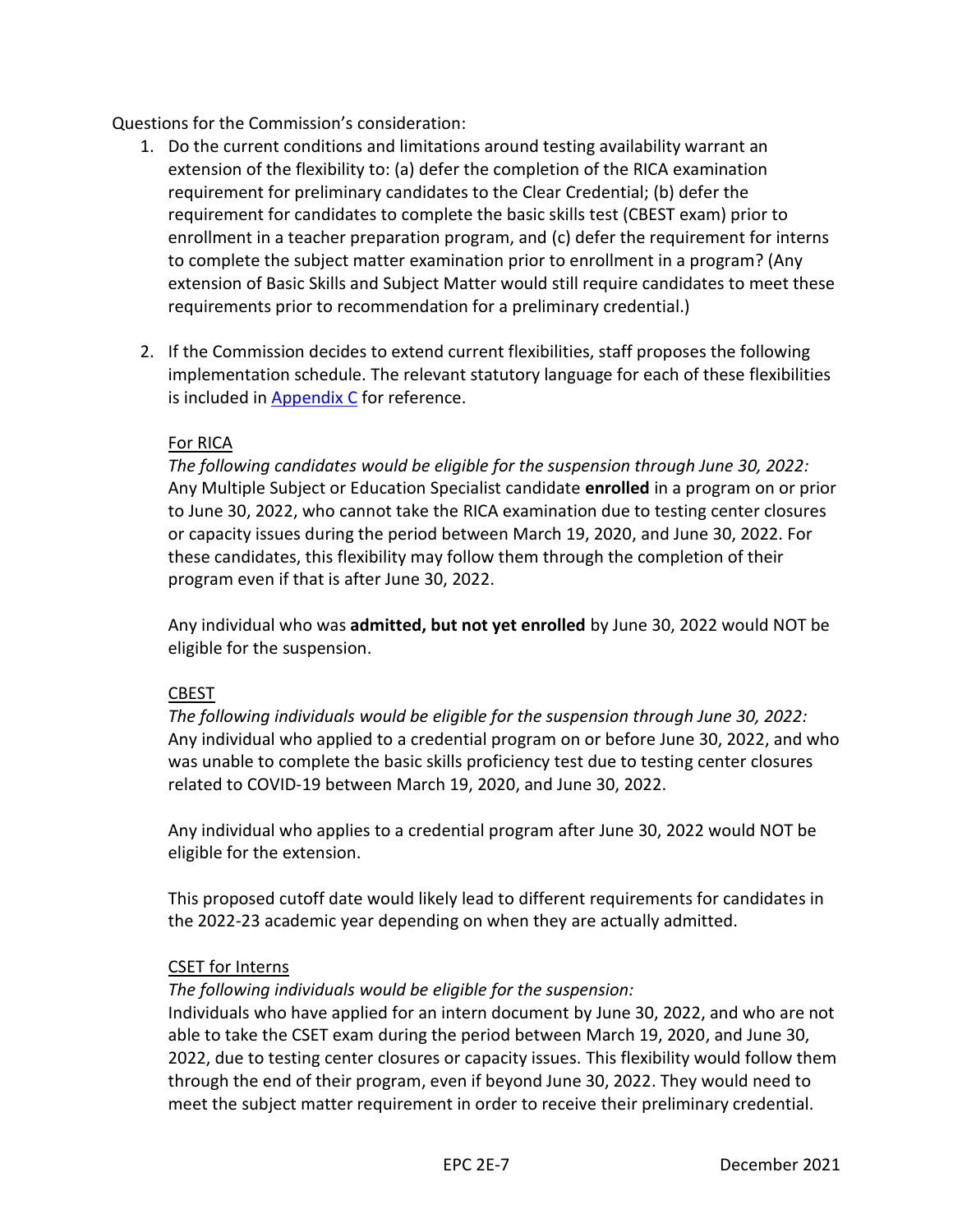Any applicant for an intern document after June 30, 2022 would NOT be eligible for the suspension.

Suspension of Precondition 6 (Multiple and Single Subject) and Precondition 3 (Education Specialist) requiring that candidates demonstrate subject matter competence prior to daily whole class instruction [\(Commission Action Taken in April](https://www.ctc.ca.gov/docs/default-source/commission/agendas/2021-04/2021-04-4h.pdf?sfvrsn=fc352bb1_2)  [2021\).](https://www.ctc.ca.gov/docs/default-source/commission/agendas/2021-04/2021-04-4h.pdf?sfvrsn=fc352bb1_2) This flexibility was extended through academic year 2021-2022. [Appendix D](#page-14-0) contains the relevant precondition language for candidates in Preliminary Multiple and Single Subject programs and in Preliminary Education Specialist programs.

# *The following candidates would be eligible for this flexibility:*

Any enrolled candidate in the 2021-22 academic year. Any candidate who was enrolled in 2021-22 under this flexibility will be able to continue their program into the future under this flexibility. They must demonstrate subject matter competence prior to receiving the preliminary credential.

# *Who is not eligible for this flexibility?*

Currently, it is unclear whether the Commission's action included applicants to programs starting in the next academic year. Many programs admit candidates in the spring (academic year 2021-22) for the next academic year (2022-23). The Commission's precondition requirement is that candidates demonstrate subject matter competence prior to daily whole class instruction. The determination as to when daily whole class instruction begins is a program decision based on their program design. Some institutions have historically gone beyond the Commission's requirement such as the CSU system which requires demonstration of subject matter prior to admission. To respond to the pandemic, CSU has suspended their requirement for applicants for admittance through fall 2022.

Some program personnel have requested that the Commission consider allowing any individual who has applied for and been accepted for admission in 2022-23 be allowed to have this flexibility follow them through their program. This would allow these candidates to begin student teaching but hold them to the requirement in the Education Code for demonstration of completion of subject matter competence prior to issuance of their preliminary credential.

# **Recommendation**

Staff recommends that the Commission review the information provided in this agenda item and take action to determine whether to extend the existing flexibilities provided in AB 130 for the RICA, CSET, and CBEST for candidates through June 30, 2022. Additionally, staff asks the Commission to provide guidance on the application of the end dates of flexibilities included in this agenda item.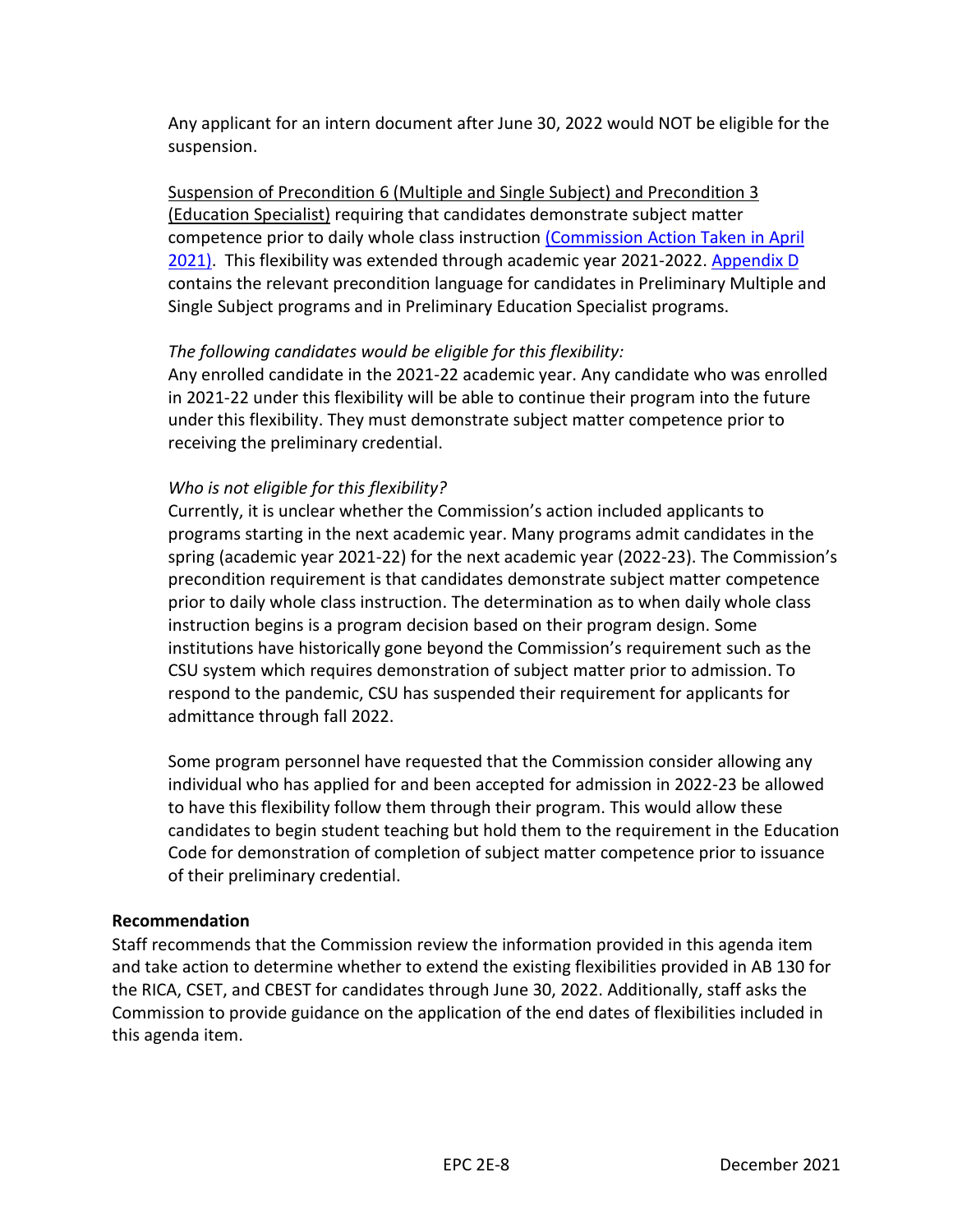#### **Next Steps**

If the Commission determines the conditions support extending the current flexibilities related to CBEST, CSET, and RICA through June 30, 2022, staff will issue a Program Sponsor Alert to notify programs of this extension. Staff will continue to work with the collaborative group and the larger education and educator preparation communities to monitor the impact of the pandemic on programs and candidates and to seek solutions where appropriate.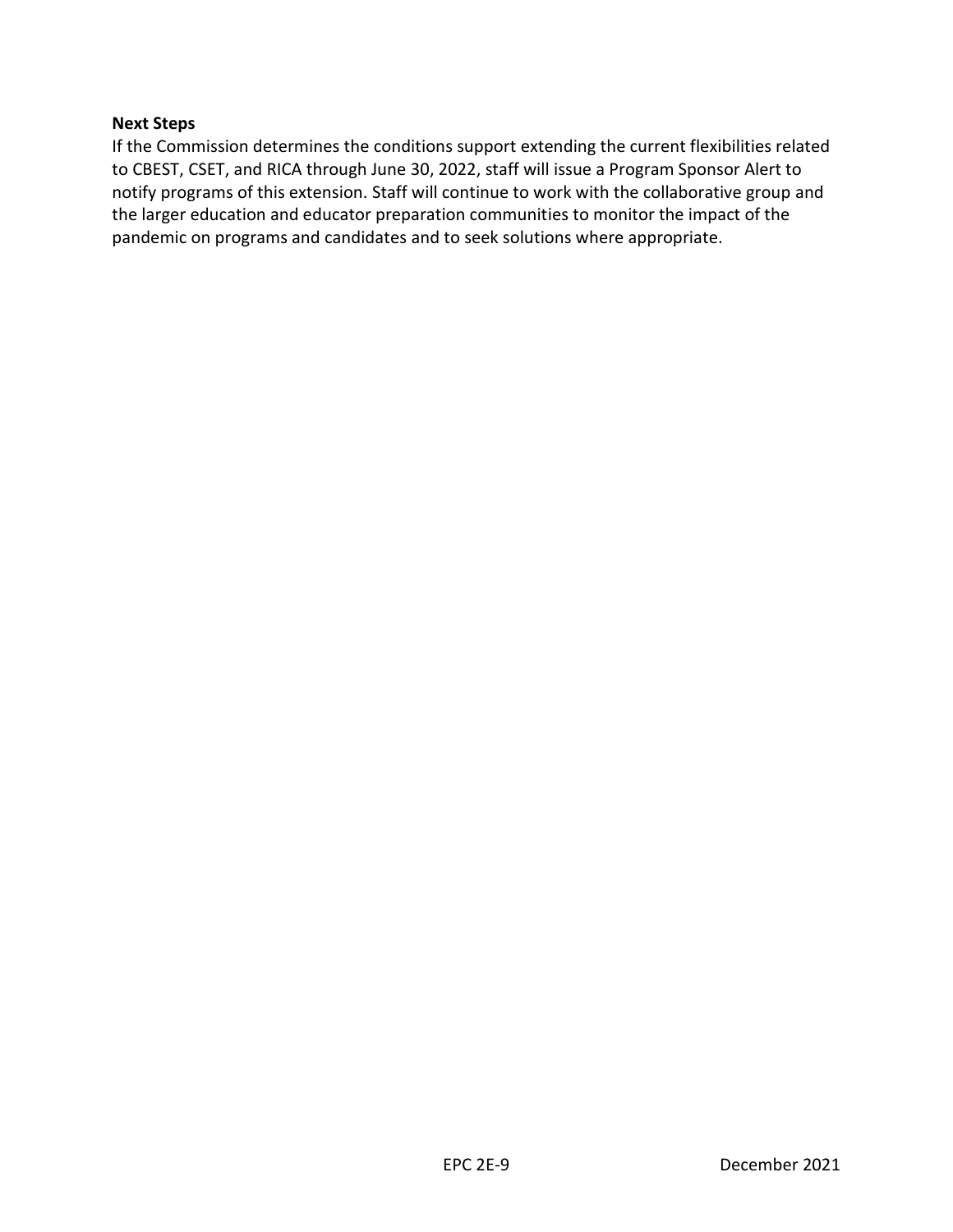# **Appendix A**

# **[COVID Flexibilities](https://www.ctc.ca.gov/commission/covid-19-commission-action-related-to-covid-19) (as of June 2021)**

<span id="page-10-0"></span>

|              | <b>Summary of Flexibility</b>                                                                                                                                                                                | <b>Eligible for</b><br><b>Use</b>             | <b>Authority and Conditions</b>                                                                                                                                                                                                                          |
|--------------|--------------------------------------------------------------------------------------------------------------------------------------------------------------------------------------------------------------|-----------------------------------------------|----------------------------------------------------------------------------------------------------------------------------------------------------------------------------------------------------------------------------------------------------------|
| TPA/APA      | Move performance assessment requirement (TPA/APA)<br>to the Clear Credential if impacted by COVID. The<br>performance assessment must be passed prior to<br>recommendation for the clear credential.         | March 19,<br>2020-August<br>31, 2022          | Authority: EO N-66-20 and SB 820<br>(Chap. 110, Stats. 2020)<br>Extended with AB 130 (Chap. 44,<br>Stats.2021)<br><b>Conditions:</b> Enrolled in program, met<br>all requirements other than the<br>performance assessment, COVID<br>prevents completion |
| <b>RICA</b>  | Move RICA requirement to the Clear Credential if<br>impacted by COVID. The assessment must be passed prior<br>to recommendation for the clear credential.                                                    | March 19,<br>2020-<br>December<br>31, 2021    | Authority: EO N-66-20 and SB 820<br>(Chap. 110, Stats. 2020)<br>Extended with AB 130 (Chap. 44,<br>Stats.2021)<br><b>Conditions: Unable to take RICA due</b><br>to COVID                                                                                 |
| <b>CBEST</b> | Suspends requirement of CBEST for Program Entry and<br>the requirements for programs to use the CBEST data to<br>support candidates. Basic Skills must be met prior to<br>recommendation for the credential. | March 19,<br>$2020 -$<br>December<br>31, 2021 | Authority: EO N-66-20 and SB 820<br>(Chap. 110, Stats. 2020)<br>Extended with AB 130 (Chap. 44,<br>Stats.2021)<br><b>Conditions:</b> For prospective<br>candidates unable to take the exam                                                               |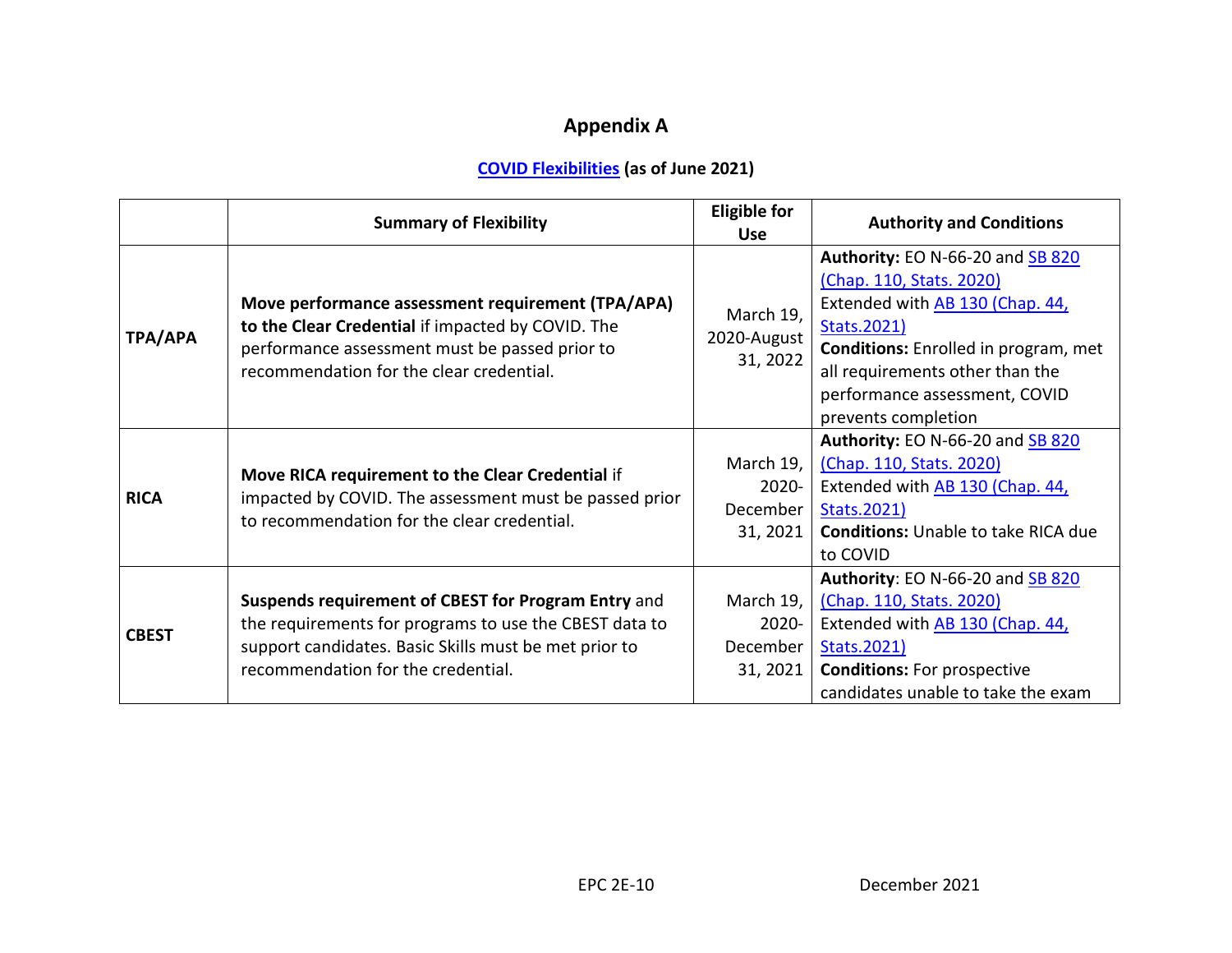|                                              | <b>Summary of Flexibility</b>                                | <b>Eligible for</b><br><b>Use</b> | <b>Authority and Conditions</b>            |
|----------------------------------------------|--------------------------------------------------------------|-----------------------------------|--------------------------------------------|
|                                              |                                                              |                                   | Authority: EO N-66-20 and SB 820           |
| <b>Subject</b><br>Matter -<br><b>Interns</b> | <b>Suspends Subject Matter Requirement for Interns to</b>    | March 19,                         | (Chap. 110, Stats. 2020),                  |
|                                              | enter the Intern program. The subject matter requirement     | $2020 -$                          | Extended with AB 130 (Chap. 44,            |
|                                              | must meet be met prior to recommendation for the             | December                          | Stats.2021)                                |
|                                              | preliminary credential.                                      | 31, 2021                          | <b>Conditions:</b> Unable to take CSET due |
|                                              |                                                              |                                   | to COVID                                   |
| Subject                                      | <b>Waive Subject Matter Requirement prior to Daily Whole</b> |                                   | <b>Authority: Commission action, April</b> |
| Matter -                                     | Class Instruction. All candidates must satisfy the subject   | 2021-22                           | 2021, Agenda item 4H                       |
| <b>Student</b>                               | matter requirement prior to recommendation for the           | school year                       | <b>Conditions:</b> Unable to take CSET due |
| teaching                                     | preliminary credential.                                      |                                   | to COVID                                   |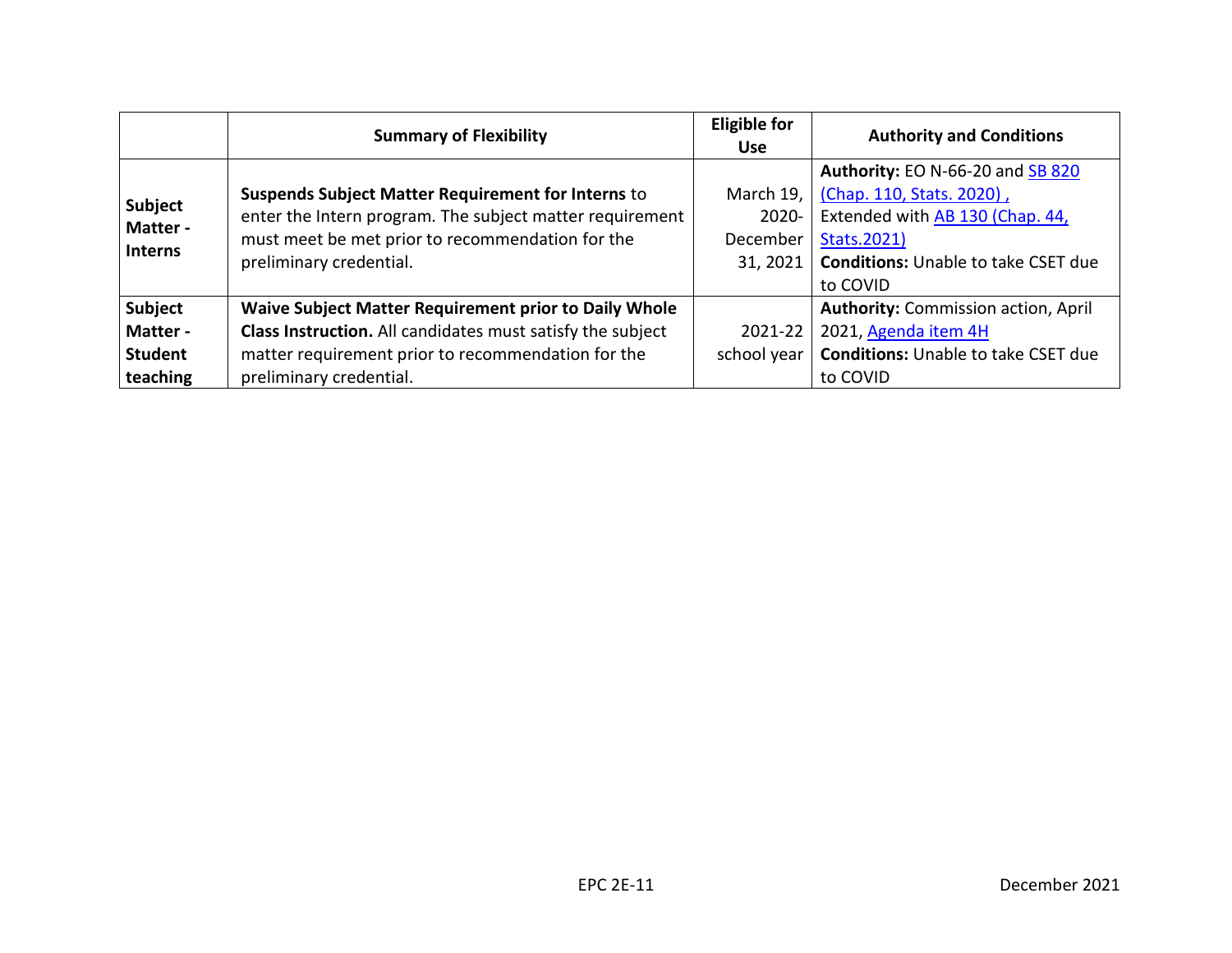# **Appendix B**

# **Collaborative Work Group on COVID-19 Impact on Educator Preparation**

<span id="page-12-0"></span>

| <b>Segment</b>        | <b>Member</b>         | <b>Role and Institution</b>                             |  |  |
|-----------------------|-----------------------|---------------------------------------------------------|--|--|
| Teacher               | <b>Constance Best</b> | Executive Director, Yolo/Solano Center for Teacher      |  |  |
| Induction             |                       | Credentialing (Davis Joint Unified)                     |  |  |
| <b>CTA</b>            | Danette Brown         | Teacher, LaHabra City School District                   |  |  |
| <b>CSU</b>            | <b>Ernest Black</b>   | Statewide Director, Cal State TEACH                     |  |  |
| Employer              | <b>Paul Deal</b>      | Manager, Solano County Office of Education              |  |  |
| <b>AICCU</b>          | Deborah Erickson      | Dean, Point Loma Nazarene University                    |  |  |
| <b>ACSA</b>           | Doug Gephart          | <b>ACSA Liaison to the Commission</b>                   |  |  |
| Teacher               | Melissa Meetze-       | Administrator, Center for Teacher Innovation (Riverside |  |  |
| Induction             | Hall                  | County Office of Education)                             |  |  |
| <b>AICCU</b>          | <b>Michael Hillis</b> | Dean, California Lutheran University                    |  |  |
|                       | Bryan Johnson         | Director, Certificated Workforce Management, Los        |  |  |
| Employer              |                       | Angeles Unified School District                         |  |  |
| <b>AICCU</b>          | Ira Lit               | Associate Professor, Stanford University                |  |  |
| <b>LEA</b>            | Linda Liebert         | Director, Sacramento County Office of Education         |  |  |
| <b>UC</b>             | Virginia Panish       | Director of Teacher Education, UC Irvine                |  |  |
|                       | Denise Payne          | Manager, Human Resources, San Bernardino                |  |  |
| Employer              |                       | Superintendent of Schools                               |  |  |
| <b>LEA</b>            | Patricia Pernin       | Administrative Coordinator, Los Angeles Unified School  |  |  |
|                       |                       | <b>District</b>                                         |  |  |
| UC                    | Elisa Salasin         | Director, UC Berkeley                                   |  |  |
| Teacher               |                       | Coordinator, Orange County Department of Education      |  |  |
| Induction             | Jacquelyn Sanborn     |                                                         |  |  |
| Credential            | Amanda Shoffner       | San Bernardino County Superintendent of Schools         |  |  |
| Analysts              |                       |                                                         |  |  |
| <b>CSU</b>            | Pia Wong              | Associate Dean, CSU Sacramento                          |  |  |
| Commission<br>Liaison | <b>David Simmons</b>  | Assistant Superintendent, Goleta Union School District  |  |  |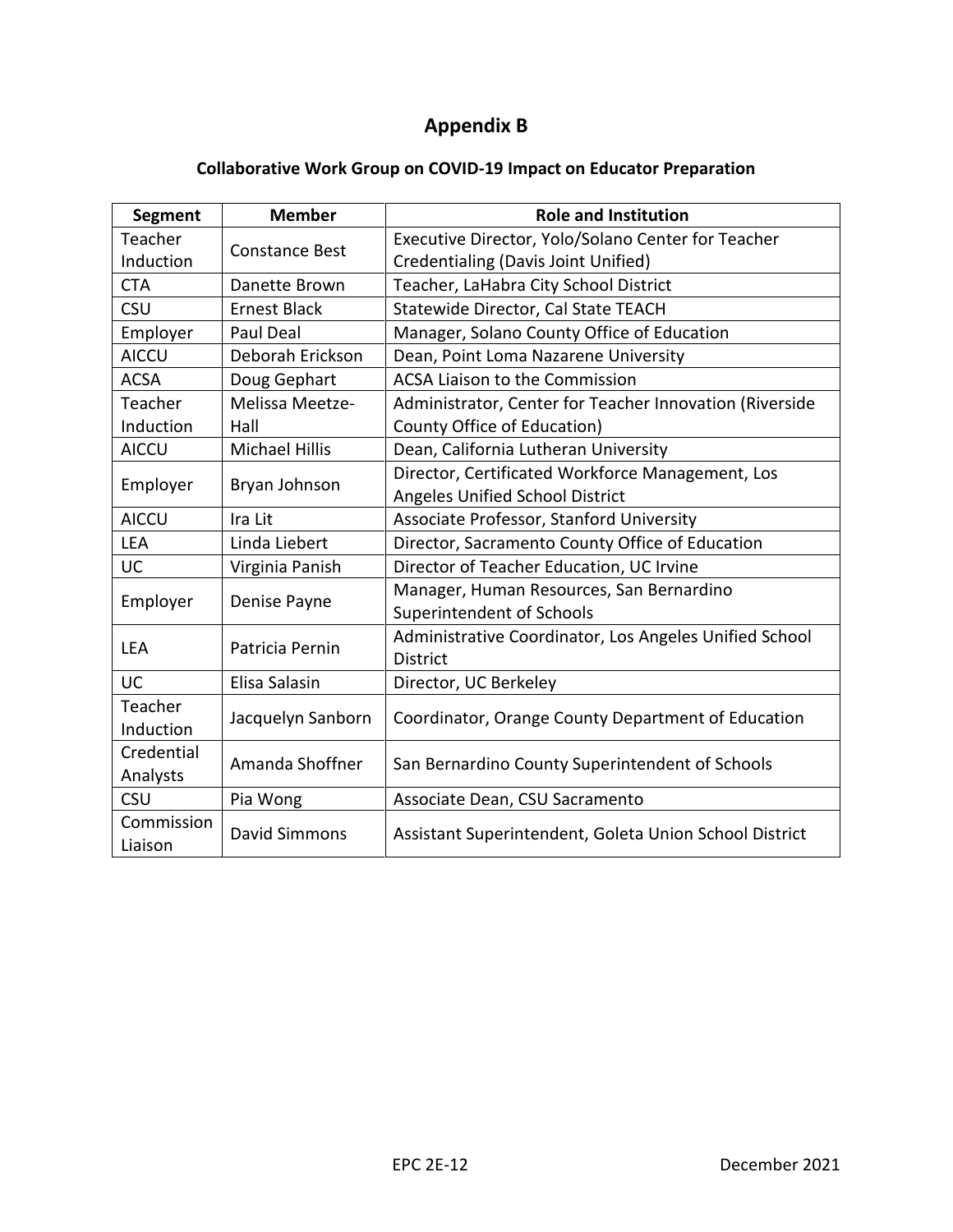# **Appendix C**

# **Relevant Education Code References AB 130 (Chap 44, Stats. 2021)**

# RICA

(c) (1) The requirements in Sections 44283 and 44283.2 of the Education Code and paragraph (5) of subdivision (a) of Section 80048.3 of, paragraph (5) of subdivision (a) of Section 80048.8 of, Section 80071.5 of, and paragraph (4) of subdivision (a) of Section 80413 of Title 5 of the California Code of Regulations for preliminary multiple subject credential candidates and Level 1 or preliminary education specialist credential candidates to complete a reading instruction competence assessment are suspended for candidates who, between March 19, 2020, and December 31, 2021, are unable to complete a reading instruction competence assessment due to testing center closures related to COVID-19. The Commission on Teacher Credentialing may extend the suspension of this requirement to a date no later than June 31, 2022, if it determines that credential candidates are unable to complete a reading instruction competence assessment due to testing center closures or capacity issues related to COVID-19.

# CBEST

(d) (1) The requirement in paragraph (1) of subdivision (f) of Section 44252 of the Education Code and any accompanying regulations for credential program applicants to complete the basic skills proficiency test before admission to a credential program approved by the Commission on Teacher Credentialing is suspended for applicants who, between March 19, 2020, and December 31, 2021, are unable to complete the basic skills proficiency test due to testing center closures related to COVID-19. The Commission on Teacher Credentialing may extend the suspension of this requirement to a date no later than June 31, 2022, if it determines that credential candidates are unable to complete the basic skills proficiency test due to testing center closures or capacity issues related to COVID-19.

(2) An applicant for whom the basic skills proficiency test requirement is suspended pursuant to paragraph (1) shall complete the basic skills proficiency test during the credential program before recommendation for a preliminary credential. Any use of an applicant's basic skills proficiency test scores by a credential program shall be consistent with subdivision (f) of Section 44252 of the Education Code.

# CSET for Interns

(e) (1) The requirement in subdivision (a) of Section 44453 of the Education Code and any accompanying regulations for applicants for a university intern credential program to complete a subject matter examination before admission to a university intern credential program, and the requirement in paragraph (3) of subdivision (c) of Section 44325 of the Education Code and any accompanying regulations for applicants for a university or district intern credential to complete a subject matter examination, are suspended for applicants who, between March 19, 2020, and December 31, 2021, are unable to complete a subject matter examination due to testing center closures related to COVID-19. The Commission on Teacher Credentialing may extend the suspension of this requirement to a date no later than June 31, 2022, if it determines that credential candidates are unable to complete a subject matter examination due to testing center closures or capacity issues related to COVID-19.